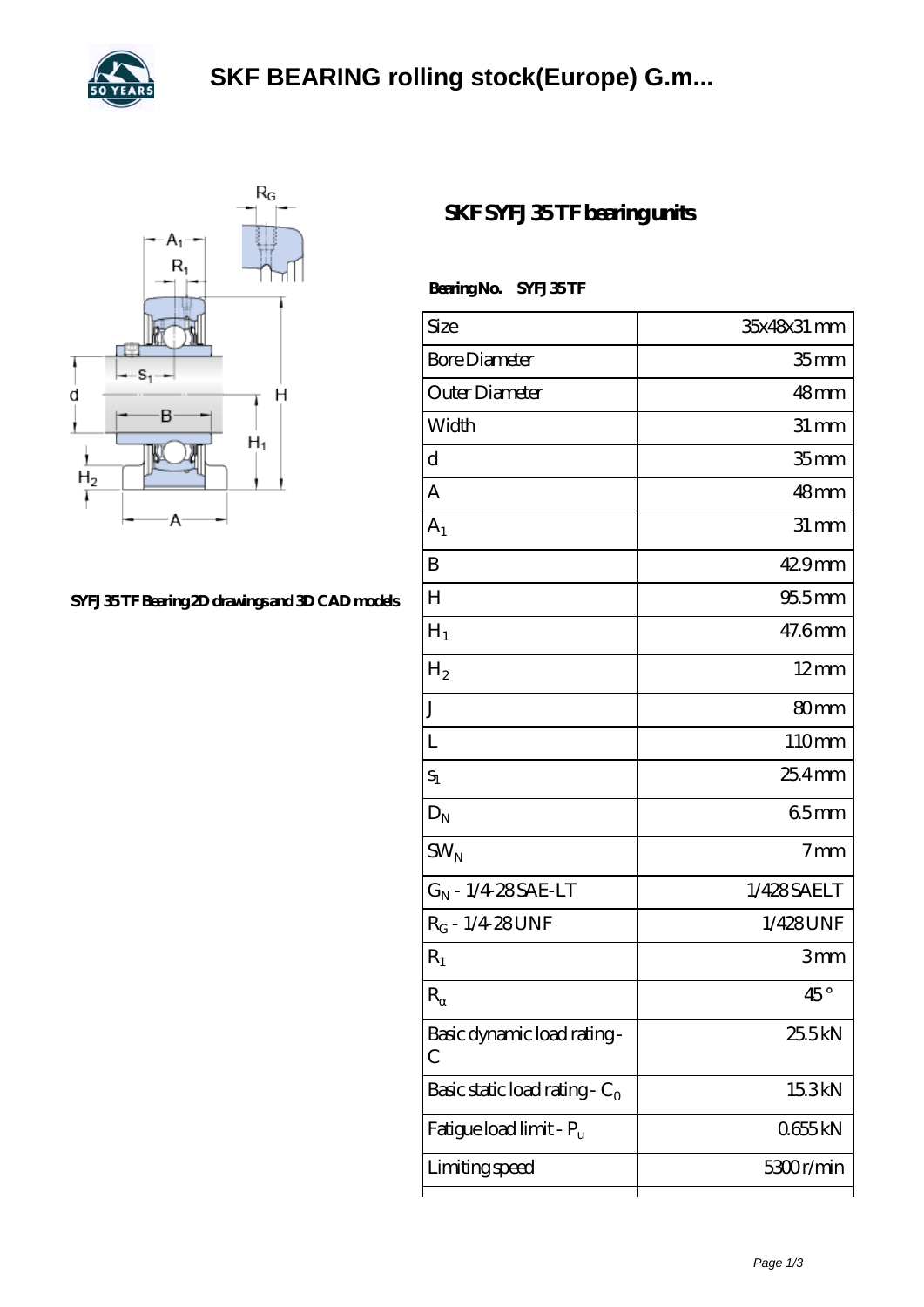

**[SKF BEARING rolling stock\(Europe\) G.m...](https://levitra-genericos.com)**

| Calculation factor - $f_0$                      | 14                |
|-------------------------------------------------|-------------------|
| Weight                                          | 1.35kg            |
| Housing thread for<br>attachment bolts - G      | M14               |
| Thread length - G <sub>1</sub>                  | 20mm              |
| Hexagonal key size for grub<br>$s$ crew - $H$   | 3mm               |
| Recommended tightening<br>torque for grub screw | 4N<br>m           |
| Housing                                         | SYFJ507           |
| Category                                        | Bearings          |
| Inventory                                       | 0 <sup>0</sup>    |
| Manufacturer Name                               | <b>SKF</b>        |
| Minimum Buy Quantity                            | N/A               |
| Weight/Kilogram                                 | 1.498             |
| Product Group                                   | M06110            |
| <b>Housing material</b>                         | Cast iron         |
| A <sub>1</sub>                                  | $31 \, \text{mm}$ |
| $B_4$                                           | 6mm               |
| $H_1$                                           | 47.6mm            |
| $H_2$                                           | $12 \text{mm}$    |
| $S_1$                                           | 25.4 mm           |
| $R_G$                                           | 1/4-28UNF         |
| $R_1$                                           | 3mm               |
| $\mathbb R$                                     | $45^{\circ}$      |
| $D_N$                                           | 65mm              |
| $SW_{N}$                                        | 7 <sub>mm</sub>   |
| $\rm{G_N}$                                      | 1/4 28 SAE-LT     |
| Basic dynamic load rating C                     | 25.5kN            |
| Basic static load rating $C_0$                  | 15.3kN            |
| Fatigue load limit Pu                           | 0655kN            |
| Mass bearing unit                               | 1.35kg            |
| Housing thread for                              | M14               |